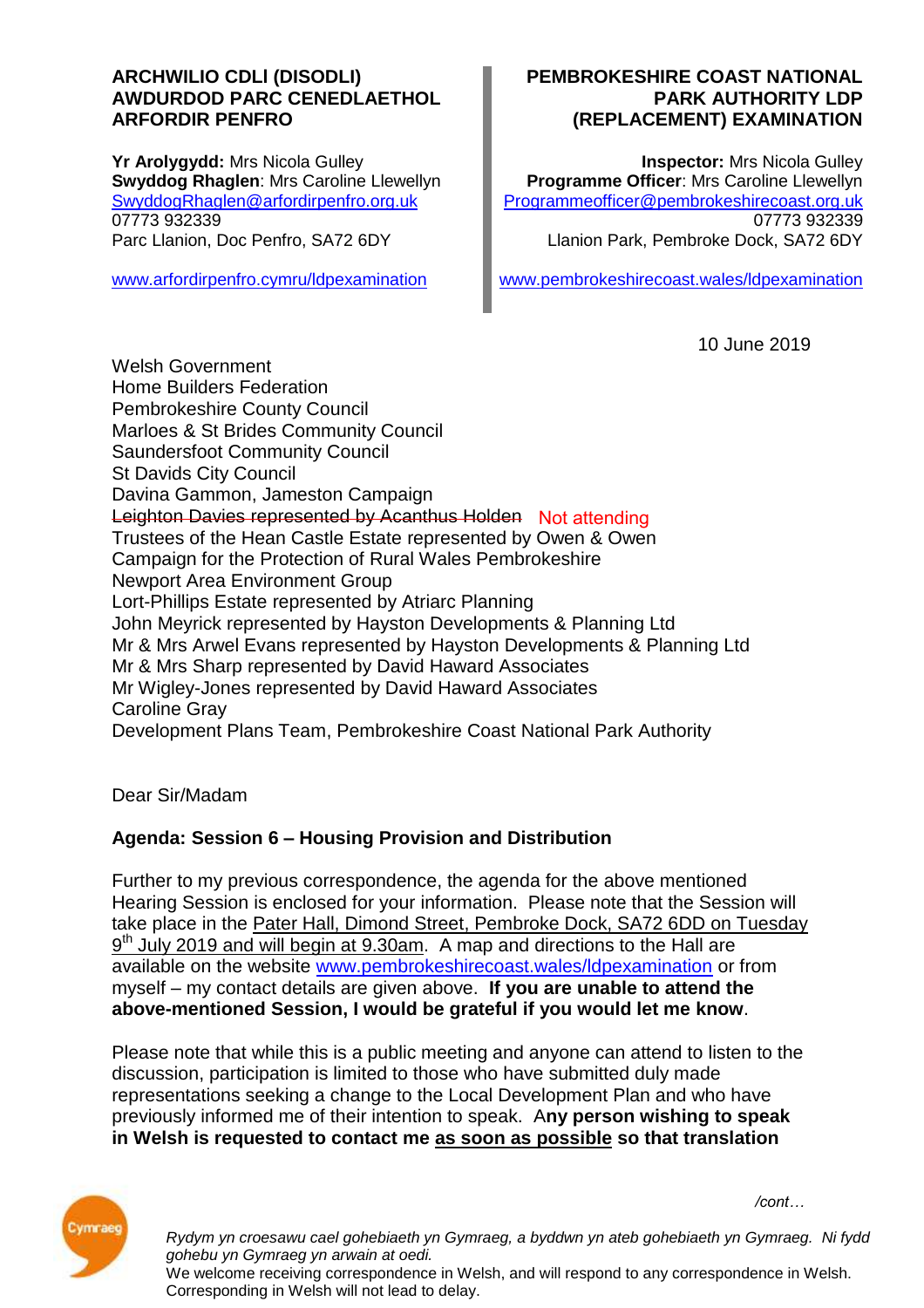**facilities may be arranged. Not informing me beforehand has no impact on your right to participate in Welsh but proceedings may be delayed in order to arrange for simultaneous translation services to be provided.**

Yours faithfully

*Caroline Llewellyn*

**Programme Officer**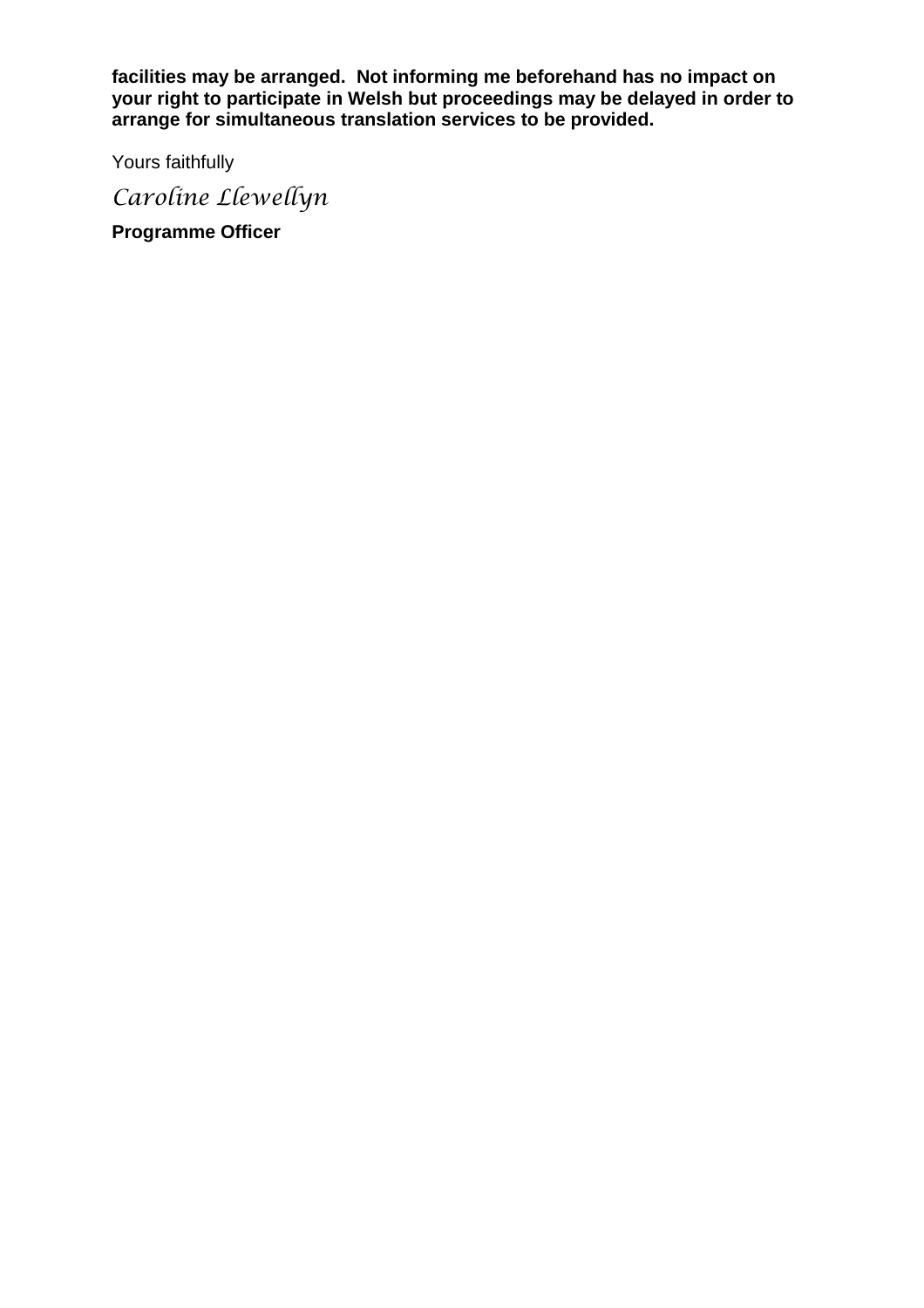#### **Agenda: Session 6 – Housing Provision and Distribution Tuesday 9 July 2019 at 9.30am Pater Hall, Pembroke Dock**

*Key Issue: Is the provision and distribution of housing soundly based, supported by robust and credible evidence and is it consistent with national policy? And will it be met during the Plan period?* 

## **1. Introduction**

## **2 Procedural Matters**

## **3. Questions**

#### *Provision*

1. Should Policy 47 be relocated to the National Park Purposes and Spatial Strategy Chapter?

- 2. Is the housing requirement figure of 960 dwellings appropriate?
	- a) Has the Plan been informed by a robust assessment of the housing requirement, having regard to Planning Policy Wales?
	- b) In identifying the requirement figure, has adequate regard been paid to the Welsh Government household and population projections?
	- c) Have alternative housing growth scenarios been considered, if so, why have they been discounted, and why has the preferred option been chosen?
	- d) Has the requirement figure been informed by a robust assessment of the main local influences on housing demand in the National Park including, decreasing household formation size, migration levels, and vacancy rates?
	- e) Does the Plan place too much emphasis on market housing as an enabler for the delivery of affordable housing?
- 3. Is the housing supply calculations of 1,150 appropriate?
	- a) What is the make-up of the housing land supply?
	- b) Should Policy 48 also include details of the committed sites?
	- c) Is the estimated yield of units from committed and windfall sites realistic and based on available evidence? and has a non-delivery allowance been defined and applied?
	- d) How has the flexibility allowance of 16% been defined, and is it based on robust evidence?
	- e) Will there be a 5-year supply of housing for the duration of the Plan period? and how has this been calculated?
- 4. Will the Plan deliver the housing requirement?
	- a) Are the site allocations available and deliverable within the anticipated timescales? Are the allocations supported by a robust and comprehensive site assessment methodology, free from significant development constraints and demonstrated to be economically viable?